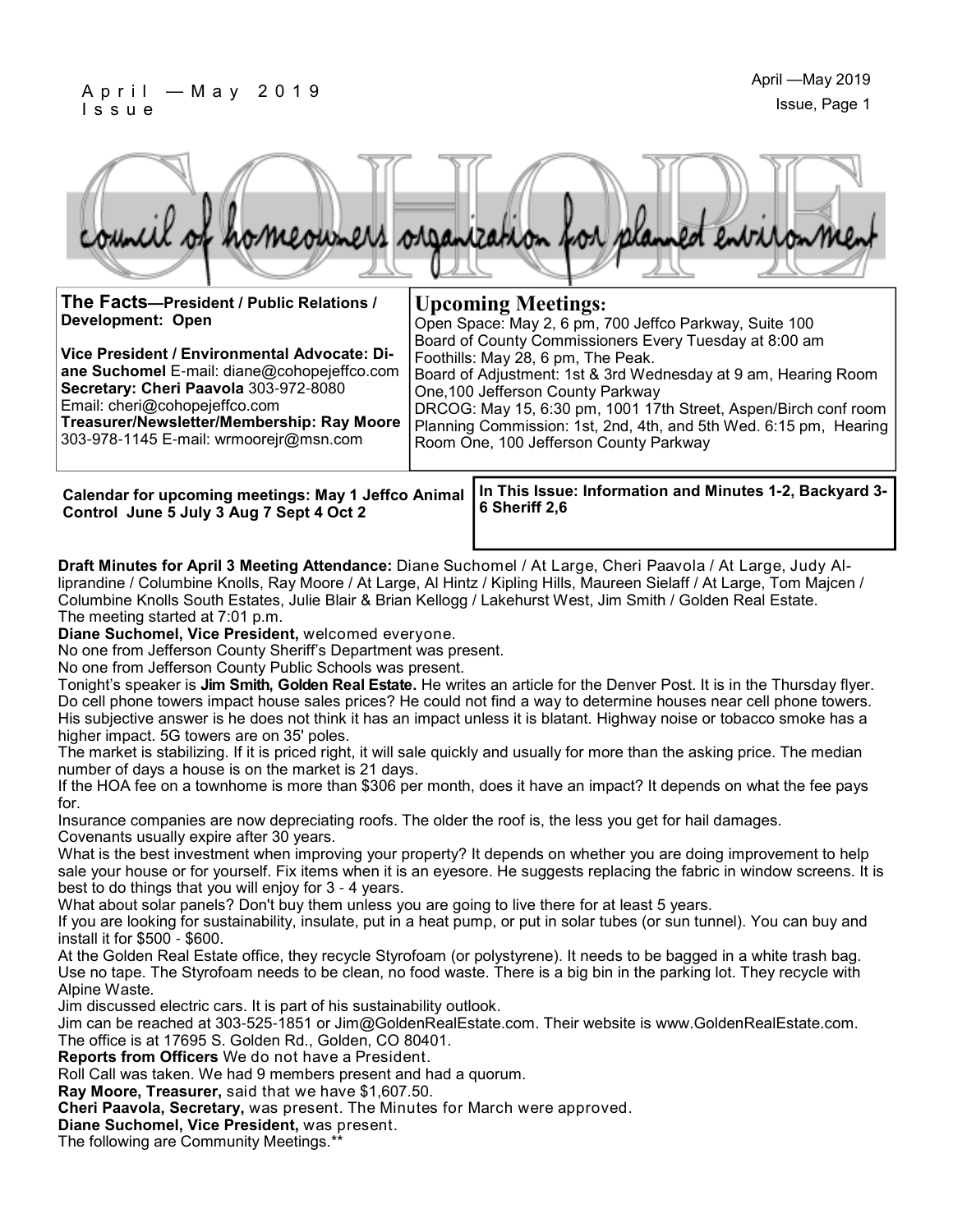CMT 19-103813 is for 5641 S. Deframe St. The meeting was 3/27 at the Ridge. It is a rezone to PD to allow a special use for a religious assembly for 150 people. It is currently zoned A-Z.

CMT 19-105656 is for 8603 S. Wadsworth Ct. It is a rezone for special use to increase the number of residents from 8 to 12. They intend to convert a 3 car garage to bedroom(s) / Bathroom(s). This was PA 19-04342. The meeting is 4/11 at 6:00 p.m. at the Columbine. It is currently a rental purchase contingent on approval. The property has been there since 2009. It is currently zoned R-1.

The following are **Pre-applications.** PA 19-105936 is for Green Gables are at S. Wadsworth and W. Evans. It is a SDP and MA for 1 fast food restaurant and a bank for a retail building. It is a 1 acre lot.

PA 19-105424 is for 7500 S. Pierce St. It is a commercial property with gas station and convenience store. Lot 1 is on the southeast corner of S. Pierce St. and W. Ken Caryl Ave. Lot 2 is a daycare. There will be another proposal later. (3 added in the last month.)

The following are **Distressed Properties**. 19-104282 is for 6650 W. Coal Mine Ave.

19-104739 is for 10930 W. Fair Ave.

19-105750 is for 5961 S. Quail Way.

The following are **Rezoning**. RZ 19-102585 is for 5890 S. Alkire St. It is an ODP for 64 multi-family apartments for 55+ residents. They are adding independent senior living via another amendment to the ODP. The Planning Commissioners meeting is on 4/10. The BCC meeting is on 4/30.

This summer they will start to revise the short term rental policies on Jefferson County regulations. It is in the BOA Process, section 2.0.4 of the zoning resolution.

Our Adopt a Highway Trash pick up will be on 4/13. We will meet at 8:30 a.m. at the West Bowles Community Church. A new company took of our website. He believes the comapny is in Germany. So do we want to discontinue our website or find a different host?

There was a brochure on Paint care. For more information, go to www.paintcare.org.

There was a flyer from Colorado Dept. of Human Services. It covers communication equipment for Deaf, Hard of Hearing or Deaf and Blind.

The speaker for May is from Jefferson County Animal Control.

**Old Business** The position of President for COHOPE is still open.

**New Business** It was moved that Ray Moore be accepted as an At Large member. The motion passed.

Since we are not having a Candidate Meet Pot Luck in Aug., Diane will try to reserve the room for a normal meeting. *(Follow*-*up*— *The meeting room is reserved for August)*

**Announcements** Macaroni Grill is gong to be Oregano's Pizza.

You can recycle TVs at Best Buy. It will cost \$25 per TV. There is a limit of 2 TVs per day. The TV tube must be less than 32". Flat screen TVs must be less than 50".

Diane ran into Burke and Betty. They said Hi. There home has sold. They are moving in April. We adjourned at 8:56 p.m.— *Cheri Paavola, Secretary*

| <b>COHOPE Treasury Activity: April 2019</b>                                                                      | W. R. Moore, Treasurer |         |  |
|------------------------------------------------------------------------------------------------------------------|------------------------|---------|--|
| <b>Beginning Balance April 3, 2019</b>                                                                           |                        | 1607.50 |  |
| <b>Deposits</b>                                                                                                  |                        | 440.00  |  |
| Columbine West CA, Columbine Kolls South/Estates, Westbury, Westridge-Lakeview Meadows, Kipling Hills, Lakehurst |                        |         |  |
| $West - $40$                                                                                                     |                        |         |  |
| Fisher, Macmillan, Suchomel, Rotherham, Auburn, Paavola, Sielaff, Ham, Moore, Burdan-\$20                        |                        |         |  |
| <b>Withdrawals</b>                                                                                               |                        | 5.50    |  |
| May newsletter \$5.50                                                                                            |                        |         |  |
| <b>Ending Balance May 1, 2019</b>                                                                                |                        | 2042.00 |  |

**A Resilient Columbine—Sheriff Jeff Shrader** This month marks twenty years since one of the worst events in Jefferson County's history. But it also marks twenty years of extraordinary resilience in our community. Many Sheriff's deputies who responded on April 20th are still with the JCSO, but even those who have left or who have begun their careers since then, share an emotional connection to Columbine High School and its students, families, faculty and staff. Past, present and future.

These emotions are often mixed: relief that two decades have passed, anxiety when misguided individuals direct their attention at Columbine, joy to meet the adults that former students have become, sadness for each anniversary, hope for future generations of graduates, and an overwhelming sense of PRIDE. I am extremely proud of the resilience I have witnessed during the past twenty years, and that I know my successors will witness during the next twenty.



Those who were involved in the tragedy as a student, family member, staff, or first responder experience a heavy heart when an anniversary returns, a school is put on lockdown, or a similar event occurs elsewhere in the country. For families who lost a loved one, teachers who lost a student, or students who lost a friend, this burden is the greatest. While we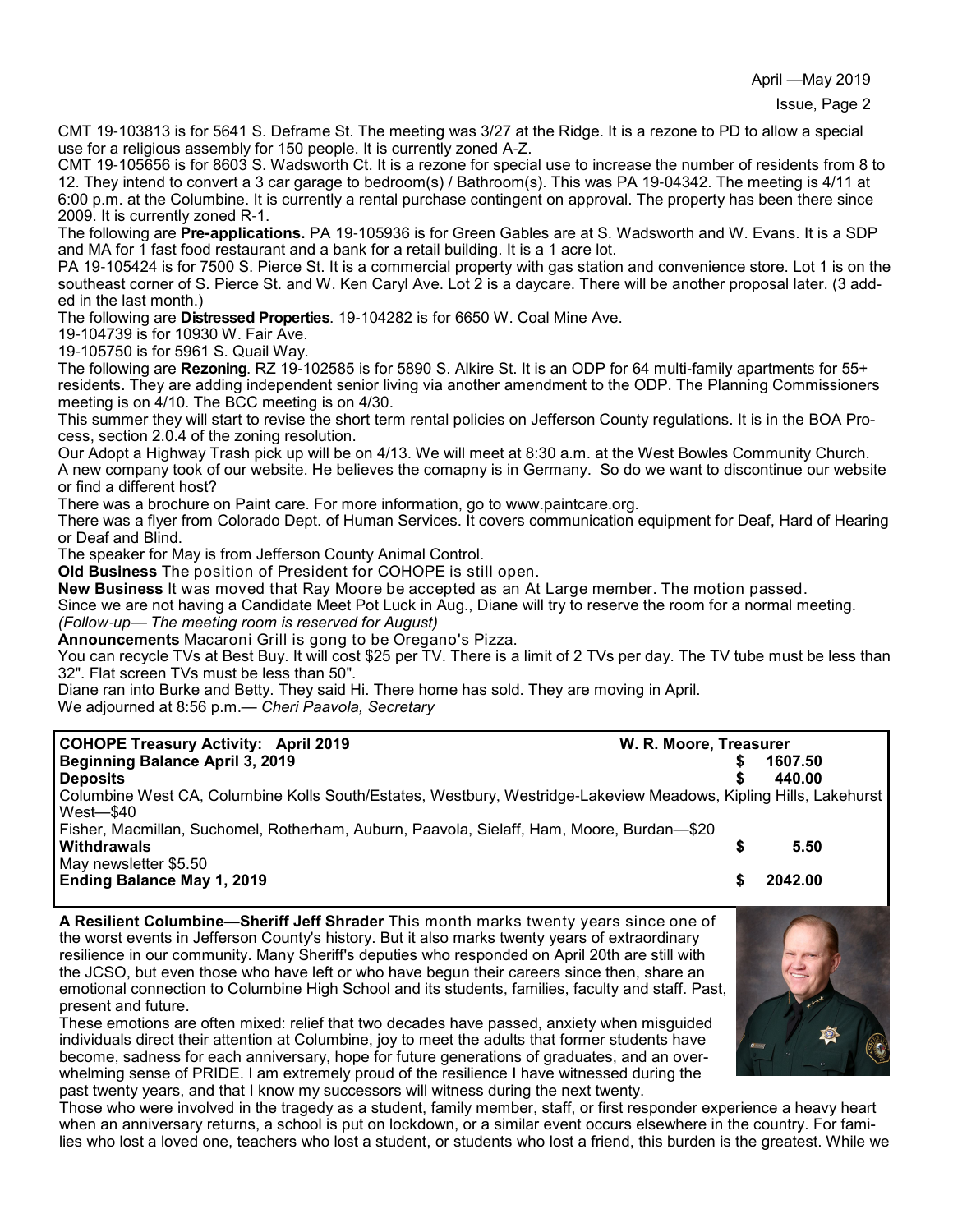# **THE BACKYARD**

## Columbine Hills News

**President's Corner** — Whoot. Spring is here!! We've got those spring flowers blooming and lots of others showing through the soil. I cannot remember a wetter spring. That rain and snow we had in March was epic. Hopefully this will put our drought fears to rest for a while. I planted a lot of veggie seeds in my grow house last month and they are coming up well. Actually, I was surprised that most sprouted in less than a week! If I can just keep them strong until Mother's Day, I will be happy and save myself a lot of money by NOT purchasing starts like I've done every other year. At last month's CO-HOPE meeting several people from Jeff-Co came and presented interesting information. It's in our newsletter – but let me emphasize how much they said we need to use their complaint line for violations. The complaint number is 303-271-8725. They have a staff of people who research and pursue the complaints. If you want to speed things up by a couple of weeks you can go to https://www.jeffco.us/786/Planning-Zoning and fill out their forms AND submit photos. Please keep in mind that property rights are protected by the Constitution. They stated that "the fourth amendment guarantees our private property to be constitutionally protected". The county is not permitted to go into someone's back yard nor into their garage. But, you as a private citizen may. Now if you do submit photos and you want to allow the county to use those photos as evidence you must give them permission. Some of the complaints they often receive are for chickens [ 6 chickens are allowed per property], vehicles in yards/driveways [must be operable and properly licensed] and campers parked on streets [may not be parked on a public roadway more than 28 days in a 12 month period].

We are very close to accepting dues payments via electronic submission. I'm working with Bank of the West to finalize what we need to be able to do that. It's tough moving into the new century. We will always accept checks by mail of course, but for many who no longer write checks and submit them via snail-mail – we are close! Also we are exploring getting a "square" so you could just swipe your card at events like dumpster day. We keep saying this, but we NEED someone who is savvy enough to help us with our web-site. We have domain names etc. but no one who could give us an hour or two a month to manage things, post events etc. If you are that person – please let me know. We want your expertise. My e-mail is at the bottom for your reply. Be the kind of neighbor you wish you had.— *Randy Montgomery, CHCA president, rmontgomery@frcs.org*

## **Columbine Knolls South II Review**

*From* **President's Corner—** Hi all, We are looking for a Paid Part Time Bookkeeper/Administrative Assistant. This individual should be detail oriented and able to perform general and administrative tasks, such as annual mailings, pay bills, and be a liaison between the HOA and Waste Management to mention a few. This job offers the flexibility of working from home with varying monthly hours that total around 100 hours annually. This position will report to the CKS II HOA Treasurer. Please email Bob Haberkorn CKS II HOA President at robert haberkorn@yahoo.com or call 303-725-2728. Our new CKSII.org website is up and operational. Jennifer Blake did a great job on adding some new and different ideas. It seems to be very user friendly and looks great!

A concerned group of parents and myself had an on-site meeting at Coronado Park entrance at Nichols Avenue in late February with Foothills representatives Terry Green and Colin Insley. We discussed the lighting for early morning bus pickup for the Chatfield High School kids at this entrance. It was a good meeting with a few different ideas on what to do about lighting and the safety of the kids. A parent in the group is taking the initiative to contact our District 3 Representative Lesley Dahlkemper about this issue.

I would like to introduce our two new board members. We are very happy to have their experience and background on our Board: Hello. My name is Tom Schicktanz. I am a Colorado native growing up in Columbine Knolls. I graduated from Columbine High School and Colorado State University. I was in the oil and gas information business for the first 18 years of my career. I've been a partner in a construction company for the past 12 years. We focus on multi-family renovations in the central Denver market. My wife Anita and I have lived in CKSII for 26 years. I enjoy hiking, climbing the Colorado fourteener's, riding my cruiser bike, and of course, you'll see me walking our schnauzer Kasi around our great neighborhood. This is my first time serving on the board. I look forward to representing and serving such an awesome community! Hi, my name is Adam Blake. My wife, Jennifer, and I purchased in CKSII about 10 years ago. I own a small business doing residential remodeling and handyman work. My professional experience is primarily in construction and project management, although the part I most enjoy is helping people bring their visions and ideas into reality. Outside of work I enjoy spending time with my family and doing activities such as traveling, skiing, cooking and spending time in the many beautiful areas of Colorado. I have found CKSII to be a great neighborhood that has introduced me to many people and families that I'm happy to call friends. My daughter attends school at Coronado Elementary and both the neighborhood and school are very supportive communities I'm proud to be a part of. Thank you.

I would also like to welcome our new Newsletter Editor, Renee Cunningham. She has some exciting new ideas and we welcome her to our team. More information to follow about Renee's background soon.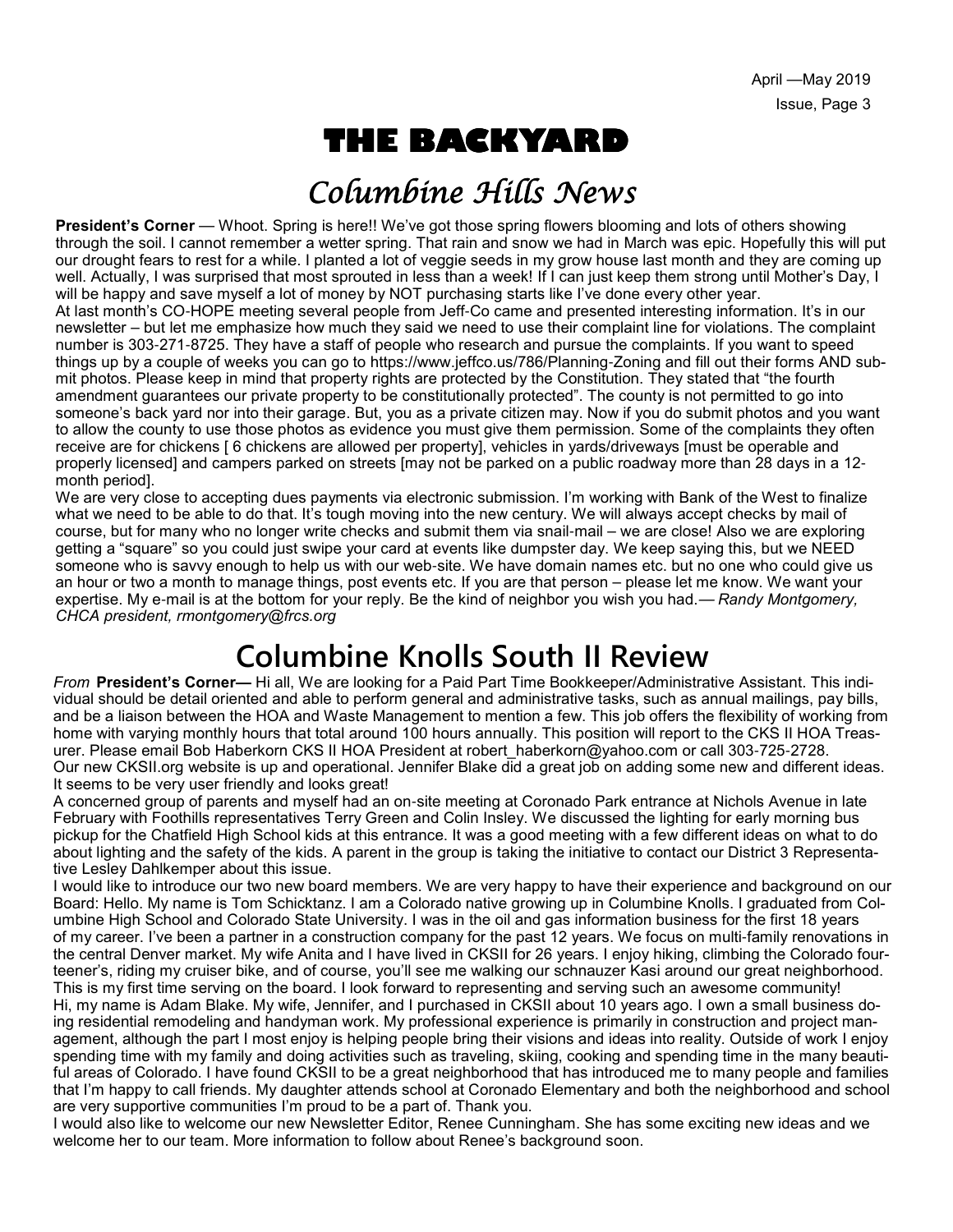Last, but not least the Board interviewed five (5) candidates for the Newsletter delivery position at our meeting on March 12th. They were all great kids with very strong backgrounds which made it such a tough decision for the Board to pick. They were Liz Harlan, Avery Webb, Lilly Maley, Drew VanWoerkom, and Ian Turner. After much discussion we choose Ian Turner. Thanks to all of you for coming and congratulations to Ian Turner. It makes me proud to see so many bright and talented young people supported by their parents living in our community.

Please remember to Shovel Your Walks when it Snows.— *Bob Haberkorn, President CKSII HOA*

*From* **CKSII HOA Board Meeting Minutes March 12, 2019** President Bob Haberkorn called the meeting to order at 7:03 pm. Board members Adam Blake, Tom Schicktanz, Steve Kalney, Joshua Kunkel, Pam Horiszny, and Chris Reynolds were in attendance along with Roger Borcherding of DARCO Property Management.

Newsletter Carrier Interviews: Sincere thank you to the five applicants who interviewed. It was a very difficult choice and we hope that those who weren't selected will apply again next year. Congratulations to Ian Turner whom the Board has selected to be the newsletter carrier for 2019.

**Treasurer's Report:** Pam reported the HOA currently has 352 members

**ACC Committee:** Josh reported applications as follows: 4 total, 3 have been approved. One for a fence, one for paint, one shed, and one roof. We discussed that the ACC could create a design standards manual (or architectural guidelines) that the board could review and approve. Currently we rely on the county guidelines to define the standards; we agreed the ACC will do some additional research on standards. We are specifically interested in defining the height of yard structures (e.g. shed, playhouse, etc.). Additionally, Bob will ask our attorney for clarification on the language in the covenants (Section E-2, page 10) about how to get design guidelines approved.

**Management Report:** Two inspections were conducted in February. Ten problems were observed: 8 trailers stored in view and two yards had wood material and bags stored in view next to their houses. No Covenant violations have been referred to the HOA's attorney since June of 2015.

Properties Sales: 7724 S. Brentwood Street; closed 2/12, no status letter and no data on new owner was provided 7674 S. Brentwood Street; pre foreclosure The Management Company performed the DORA annual filing. They also prepared our IRS and CO tax forms and provided a PIN number.

**New Business Snow Removal:** Pam suggested that the HOA should consider adding an expense to our budget for next year: the cost to plow the sidewalk along Chatfiled and Carr Streets. Josh agreed to do a trial plow to get a sense of how long it would take so we can accurately price it.

**Website:** Bob asked who from the board should have emails displayed on the website. The Board agreed that the President, Treasurer, ACC Lead, and the Editor would list their personal email address (rather than a generic email address that is forwarded). We also agreed that all Board members will display their phone numbers, except for the Member at Large and the Secretary. As always DARCO will display their standard contact information. The meeting was adjourned at 8:41 p.m.

### Columbine West Civic Association Newsletter

*From* **A Moment With The Board** The The March 12th meeting was held at Dutch Creek Elementary. A big 'shout out' to one of our newest volunteers, Steve Gubbins. Steve has offered up his time to help install banners at our entrances. The banners are another way, besides the newsletter, in announcing upcoming events. The Membership Drive started on March 1st and currently there are 186 residents that have registered. We thank each and everyone of you for supporting the efforts of CWCA. The current Budget is based on 360 households registering. The current Officers updated on their volunteer duties along with discussion on how to facilitate some added layers of communication. There was some discussion on an Entrance Clean Up date, which will be published in the May newsletter. Plans are underway for the Easter Egg Hunt and we would like to thank our neighbors, Irene Shick and her family for offering to Sponsor the event. Irene has (2) sons who are eager to stuff eggs and hide them at the park. You will see new signs posted around the park area on the event day. If you have questions or any suggestion of ideas feel free to email CWCAtalk@gmail.com. Look forward to hearing from the community. Residents are encouraged to attend any monthly meeting the next one is April 9th at 7:00 p.m., Dutch Creek Elementary School, second Tuesday of the Month. This month we would like to encourage anyone interested in volunteering to join us.

### The Leawood Rapporter

*From* **Leawood Civic Association Minutes of March 5, 2019**— Board Members Present: Paul O'Connor, Mike Karbach, Rhonda Eveleth, and residents Laurie Selander, Richard and Rene' White.

**Treasurer's Report:** Mike presented the Treasurer's Report, which included LCA current balances, payments received, and bills paid. Following the review of the budget, the Board continued to discuss methods of reducing spend and continuing to implement cost cutting measures and increase membership; consider partnering with the Park District to help with the annual picnic.

**Board Members:** The Board continues to solicit volunteers to participate in the LCA and events; without additional volunteers the LCA will have a difficult time providing the activities within the neighborhood. The annual meeting to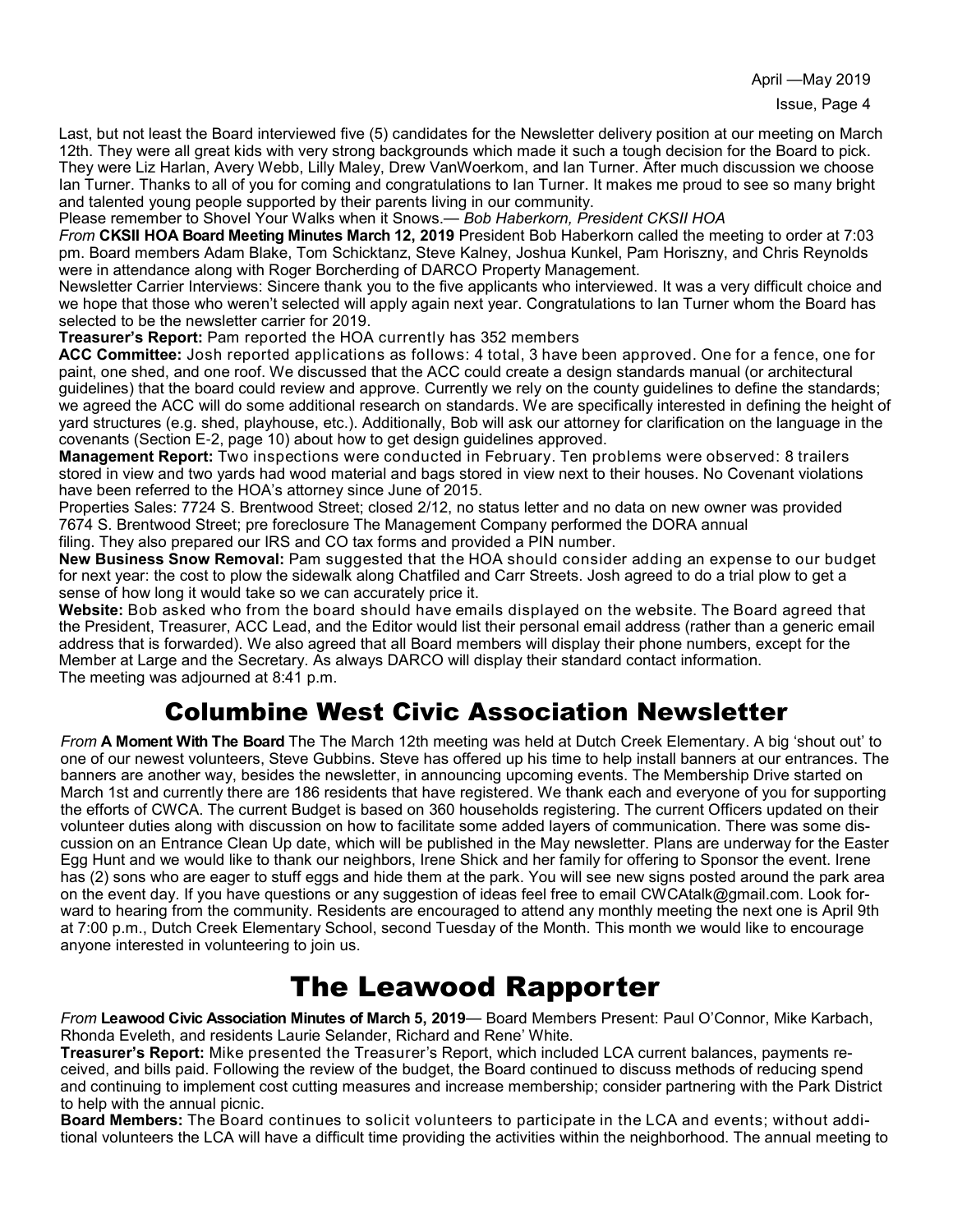April —May 2019

elect board members was postponed and will now take place during the next meeting on Tuesday, April 2, 2019. Laurie Selander volunteered to take over the duties of Secretary of the LCA Board. Thank you to Laurie! The Board still needs a volunteer for: Editor of the Rapporter and activities and events.

**Upcoming Events:** The annual Leawood neighborhood Easter egg hunt will take place, weather permitting, on Saturday, April 13th – if the weather does not cooperate the event will be moved to Saturday, April 20th. The traditional "stuffing of the plastic eggs" will take place the Wednesday before the event and all are welcome to volunteer. Scholarship submissions are due March 31st and interviews will be scheduled for the first or second week in April. Schol-

arship will be awarded during the LCA meeting in May

Neighborhood Garage Sale – tentatively scheduled for Friday June 7th and Saturday June 8th

Neighborhood Clean-up Day – tentatively scheduled for Saturday, June 15th. This is always a popular event and the Board is considering reserving 3 dumpsters; however, once dumpsters are full the event will be closed. Need to reiterate that electronics, paint, lithium batteries, old computers etc. are items that are not allowed and must be recycled elsewhere. Board discussed timing of dumpster delivery due to popularity of the event as well as issue with residents dumping unauthorized items overnight – these items included old computers that the Board must pay to recycle Leawood Annual Picnic – scheduled for August 24th

**Activity Banners:** The Board will place the three (3) banners for the membership drive in the higher traffic areas of the neighborhood. The Board will look to replace the remaining activity banners when budget becomes available. **LCA Membership Drive:** There was a miscommunication and the membership drive forms did not get placed in the March issue of the Rapporter; April's issue will contain the membership form. In addition, there will be an email blast sent out to all current members and flyers will be mailed in May.

**Jay Court Entrance:** The source of water for the entrance has become unreliable. The Board discussed xeriscape alternatives including rock and planters with artificial flowers mixed in with live flowers. Looking for residents to donate time and funds to the Jay Court Entrance Fund; members can donate to this fund within the membership form in the area to donate extra funds to special projects.

Meeting adjourned at 7:55 p.m.

*From* **Leawood Metropolitan Recreation and Park District Minutes March 13, 2019** The Board meeting was called to order at 6:38 p.m. at the home of Linda Smith, 6417 S Gray Ct, by President Kyle Sargent. The location was changed due to the closure of Jefferson County schools on account of the storm. Members present were: Donna Snyder/Treasurer, Debby Baker/Director (by phone), Linda Smith/Vice President and Dave Padilla/Parks Manager.

**Public Comment/Correspondence** – Two residents reported standing water on walking paths in Weaver and Raccoon Parks. Dave will investigate what can be done temporarily and long term.

**Treasurer's Report** - Donna presented the Treasurer's report. Property tax revenue is beginning to come in. Invoices for the month include: Denver Water, United Site Services, Rich Alarcon for trash removal, Waste Management, Xcel, Dave's invoice, and reimbursement to petty cash.

**Parks Manager Report –** Snow removal was done in all the parks with sand applied when and where needed. Dave continues discussion with Split Rail fencing company regarding the addition of a split rail fence and ranch gates at Kendall Park and the replacement of planks in the west bridge in Weaver Park. A contract has been signed with Weston Landscaping for park landscape maintenance for 2019.

**Old Business –** Weaver Park play area redesign – Board received a report from Lindsey Reese showing survey results conducted to gather input about Weaver Park facilities and usage.

The Board is still looking for a replacement board position that will expire in 2022. Interested residents are to call Kyle Sargent (303) 520-6617. Board member must be a resident property owner in the District.

The meeting was adjourned 7:47 p.m.—*Deborah Baker, Acting Secretary*

Posting location: District Board's agendas are posted by the Clerk to the Jefferson County Board of Commissioners board.

#### **Woodbourne**

*From* **Notes From the Board** The March Board meeting was held on March 20, 2019. Several topics were covered including issues around the clubhouse and the Annual Homeowners meeting this month. See the articles in this newsletter about that meeting and the quorum and proxy requirements.

We on the Board hope you all had a wonderful Spring Break. The nice thing about Spring Break is that you don't have to have kids to enjoy it, and it also means spring is here. April specifically means two large events for the Woodbourne community. The first major event is the Easter Egg Hunt on April 13, 2019, starting promptly at 10:00 a.m. at the clubhouse. Be there with your favorite Easter basket so you don't get left out. As usual we will have eggs for three different age groups along with pastries and coffee for the adults. We always need volunteers starting around 8:45 a.m. to help set up the clubhouse and hide eggs. If you would like more information or if you want to volunteer, please contact John or Marsha Smith at 720-350-4465 or James Meyer at 720-371-0400. This event is always fun, and we look forward to seeing you there.

The second major event is the Woodbourne Annual Homeowners Meeting on Wednesday, April 17, 2019, at 7:00 p.m. at